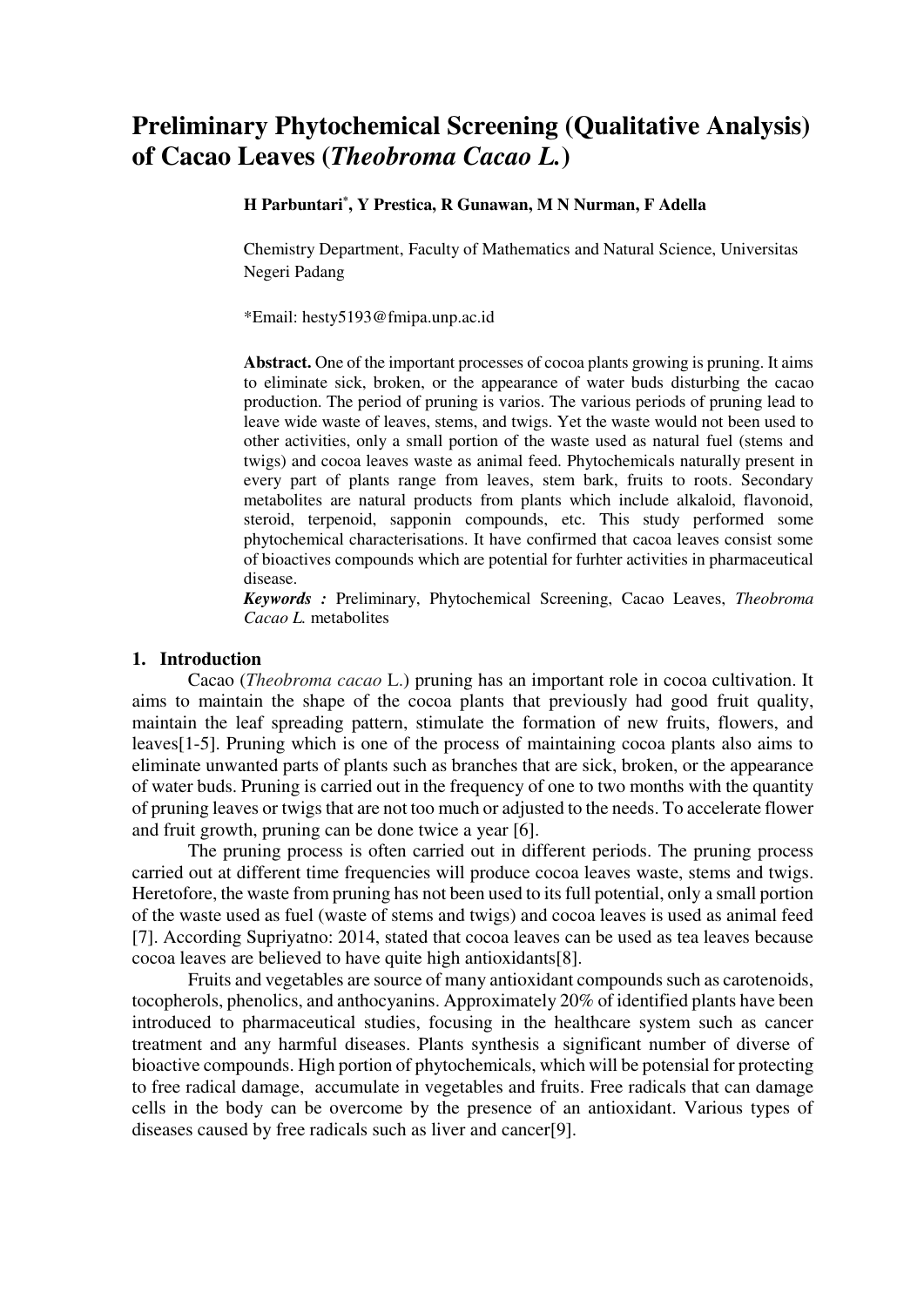# **E-ISSN : 2549-7464, P-ISSN : 1411-3724**

1.1.Identification of the presence of an antioxidant is based on phytochemical approaches which leads to the drug discovery referred as natural product screening [10]. Every part of the plant may contain active components such as bark, leaves, flowers, roots, fruits and seeds [11]. Phytochemicals are wellknown as bioactive constituents of plants namely steroids, terpenoids, carotenoids, flavanoids, alkaloids, tannins and glycosides. Most studies said that these compounds have various activities range from antimicrobial to antibacterial. So, this study aims to confirm the presence of alkaloids, flavonoids, steroids, triterpenoids, and sapponins in cacoa leaves.

# **2. Experimental Section**

- 2.1. An Alkaloid Identification (Method of Culvenor-Fitzgeraid)
	- 1. 4 grams of cacao leaves were ground gently and added by chloroform as the solvent. The texture would be like a porridge.
	- 2. The "porridge" was added by ammonia-chloroform solution 0,05 N.
	- 3. The mixture was filtered and collected the extract (liquid phase only) into a test tube
	- 4. It was added by 5 mL of  $H_2SO_4$  2 N and strongly shaken.
	- 5. By waiting about some minutes, the mixture would be two layers.
	- 6. The layers should be separated. The upper layer was solution in  $H_2SO_4$  and another one was solution solved in chloroform.
	- 7. The chlorofom solution was stored for terpenoid test.
	- 8. To a few mL of filtrate, a drop or two Mayer's reagent were added by the side of the test tube. A yellow precipitate indicated the test as positive.
	- 9. To few mL of filtrate, 1 or 2 mL of Wagner's reagent were added by the side of the test tube. A prominent brown or yellow precipitate indicated the test as positive.
	- 10. To a few mL of filtrate, a drop or two drops of Dragendorff's reagent were added by the side of the test tube. A prominent orange or yellow precipitate indicated the test as positive.
- 2.2. Flavonoid Identification: Shinoda test, sianidin test
	- 1. 0,5 grams of cacao leaves were ground and extracted in 5 mL of methanol.
	- 2. The extract was then heated approximately 5 minutes through the test tube.
	- 3. The extract was added some drops of concentrated hydochloric acid and a few amount of magnesium powder.
	- 4. The colour changing into red or pink indicated the sample containing flavonoid.
- 2.3. Steroid/ Terpenoid Identification: Lieberman-Burchad Method
	- 1. A few drops of chloroform solution (The solution had been stored in Alkaloid identification) was dissolved in acetic anhydride.
	- 2. To this one or two drops of concentrated sulphuric acid were added slowly along the side of the test tube.
	- 3. An array of colour changes into orange or purple indicated the sample containing terpenoid while a blue colour change showed the positive result of steroid.
- 2.4. Sapponins Identification
	- 1. To identify sapponin, the sample should be totally dried.
	- 2. In case of wet sample, it should be boiled in aquadest for  $2 3$  minutes.
	- 3. The suspension was shaken in a test tube for approximately 5 minutes.

**41 | EKSAKTA : Berkala Ilmiah Bidang MIPA**  *( S c i e n c e P e r i o d s E K S A K T A o f M I P A )*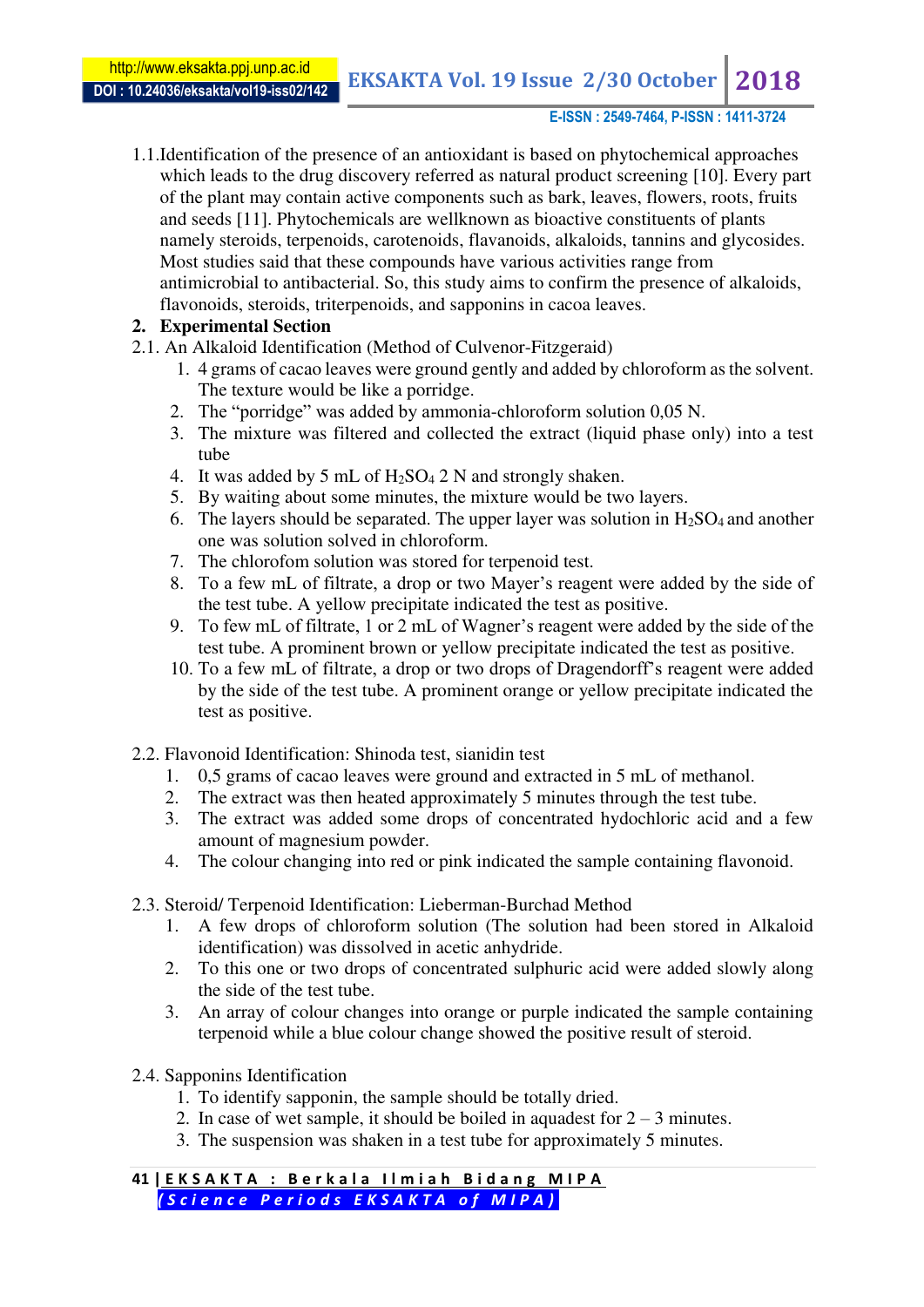4. A foam forming for about 5 minutes indicated the presence of sapponins.

# **3. Result and Discussion**

Phytochemistry is a part of chemistry belonging to the chemical nature of the plant or plant products (chemistry of natural products). Plants which have many chemical constituents somehowe could be therapeutically active or inactive. A spectrum of natural compounds which exert physiological activities range from triterpenoids, alkaloids, glycosides, tannins, flavonoids, essential oils to other similar secondary metabolites are synthesised in the plants.

Phytochemical screening is an important step in the effort to uncover the potential of medicinal plant resources [12] as antibiotics, antioxidants, and anticancer [13]. This screening was carried out to provide an overview of the class of compounds contained in the chloroform extract of cocoa leaves and methanol extract for flavonoid testing. The extract that is formed is dark green. This extract is then used for further analysis.

The components contained in the extract were analyzed by their compounds by colour test (qualitative) with several reagents. Alkaloids contain nitrogen as part of the cyclic system and contain various substituents such as amine groups, amides, phenols, and methoxy so that alkaloids are semipolar [14]. Triterpenoid compounds have cyclic structures in the form of alcohol which causes these compounds to tend to be semipolar. Sapponins are triterpene glycosides which have polar tendencies its glycosidic bonds [15].

Flavonoids have a bond with a sugar group which causes the flavonoids to be polar, so that in the flavonoid test the solvent is replaced into a more polar solvent. Methanol solvent is a solvent used in flavonoid tests which are more polar than chloroform with a polarity level of around 4.1.

The result of phytochemical screening of ethanol extracts were shown in the **Table** 

| No. | Test                     | Twore It the Itestate of Emperiment<br>Result | Appearence         |
|-----|--------------------------|-----------------------------------------------|--------------------|
|     | Alkaloid Identification  | $^{+++}$                                      | Yellow precipitate |
|     |                          |                                               | (Mayer test)       |
|     |                          |                                               | Brown precipitate  |
|     |                          |                                               | (Wagner test)      |
|     |                          |                                               | Orange precipitate |
|     |                          |                                               | (Dragendorff test) |
| 2.  | Flavonoid Identificaion  | $\div$                                        | Light red          |
| 3.  | Terpenoid Identification | $++$                                          | Orange             |
| 4.  | Steroid Identification   |                                               | No clear           |
| 5.  | Sapponins Identification | ┿                                             | Foam               |

# **Table 1.** The Result of Experiment

# **3.1.Alkaloid Identification**

**1.** 

The precipitation in Mayer, Wagner and Dragendorff identification ensure the presence of alkaloid compounds in the ethanol extract. The aim of adding of sulphuric acid is because of the properties of alkaloid which is base. Therefore, it should be extracted in the acid solvents [16].

The positive result of Mayer test was confirmed by yellow precipitate. It was expected as a complex of potassium-alkaloid. In the formation of Mayer reagent, the solution of mercury (II) chloride was added by potassium iodide and produced a red precipitate of

**<sup>42 |</sup> E K S A K T A : B e r k a l a I l m i a h B i d a n g M I P A**  *( S c i e n c e P e r i o d s E K S A K T A o f M I P A )*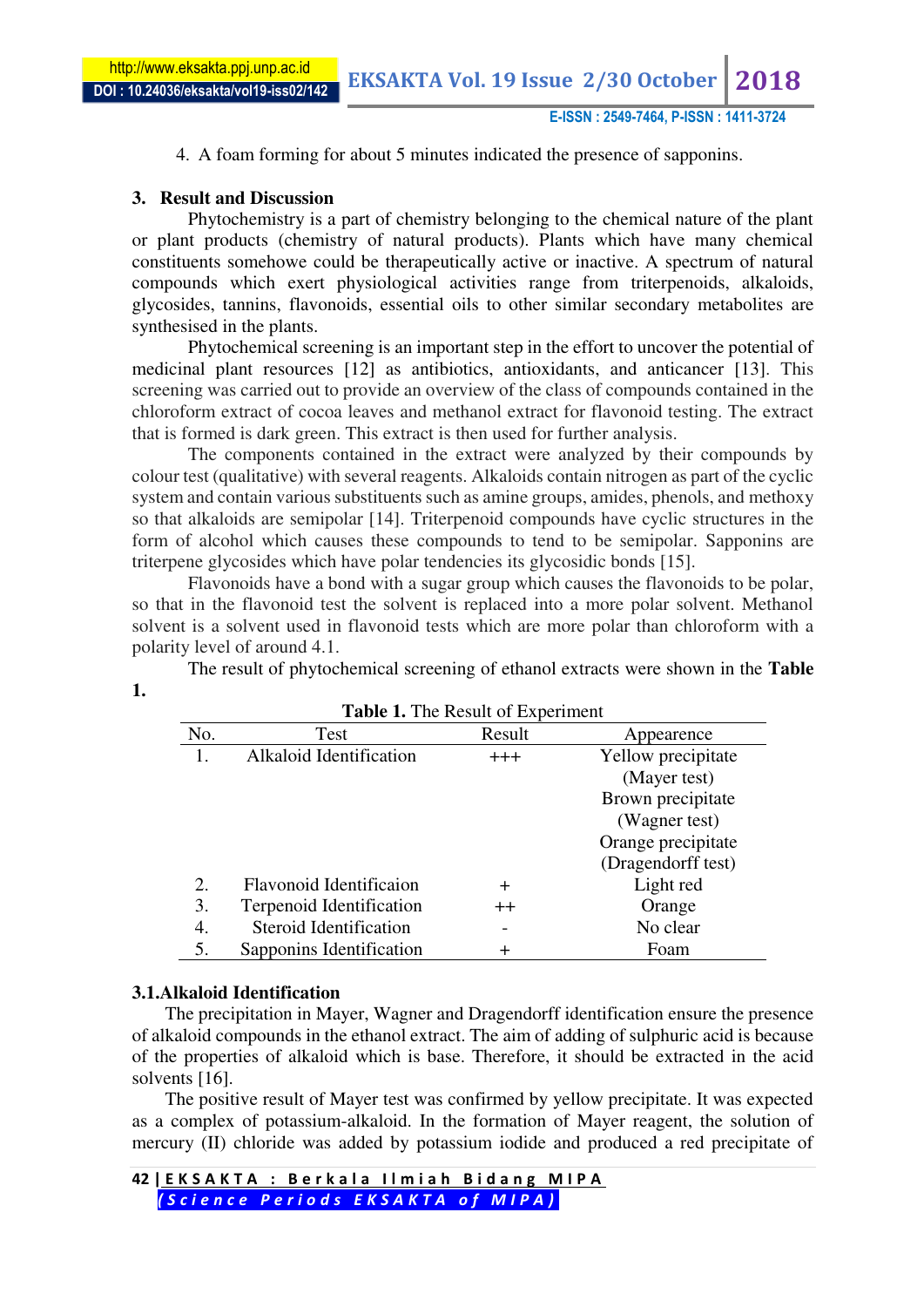### **E-ISSN : 2549-7464, P-ISSN : 1411-3724**

Mercury (II) iodide. The excess of potassium iodide addition introduce to potassium tetraiodomercurate(II) formation [17]. Alkaloids consist of nitrogen atoms which have lone pair electrons. The lone pair electrons are examined to form covalent coordinate bonding with metal ion [18]. In alkaloid identification with Mayer reagent, the nitrogen in alkaloids was predicted to react with metal ion of potassium (K<sup>+</sup>) from potassium tetraiodomercurte(II) producing a complex of potassium-alkaloid precipitating. The reaction was proposed as Figure 1.

 $HgCl_2 + 2KI \longrightarrow HgI_2 + KCl$  $Hgl_2$  + 2KI  $\longrightarrow$  K<sub>2</sub>[HgI<sub>4</sub>] +  $K_2$  [HgI<sub>4</sub>] - $K$  [ $Hgl_4$ ] K Potassium-Alkaloid precipitate (orange)

Figure 1. Proposed reaction of Mayer test

The positive results of alkaloid test in Wagner test was confirmed by the presence of brownish to yellowish precipitate. The precipitate was predicted as the presence of potassium-alkaloid. In Wagner reagent preparation, iodine reacts with I- ion from potassium iodide producing  $I^{3-}$  ion (brownish solution). In the Wagner test, the metal ion of  $K^+$  will bind as covalent coordinate bonding with nitrogen to alkaloid producing a complex precipitate of potassium-alkaloid. The reaction is predicted as Figure 2.



### Figure 2. Proposed reaction of Wagner test

The positive result of alkaloid identification in Dragendorff test was as well identified as brownish or yellowish precipitate. The precipitate comes from complex compound of potassium-alkaloid. In Dragendorff reagent preparation, bismuth nitrate was dissolved in hydrochloric acid protecting to hydrolisis reaction because salts of bismuth are easily hydrolised producing BiO<sup>+</sup> ion. The reaction was proposed as Figure 3.

 $Bi^{3+}$  +  $H_2O \longrightarrow BiO^+$  +  $2H^+$ The hydrolisis reaction will control the presence of  $Bi^{3+}$  ion in the solution. Therefore, the solution should be added an acid compound and moved the equilibrium to left. Moreover,  $Bi^{3+}$  ion from bismuth nitrate may react to potassium iodide producing dark browninsh precipitate of Bismuth (III) iodide and dissolved in the excess of potassium iodide producing potassium tetraiodobismuthate [17].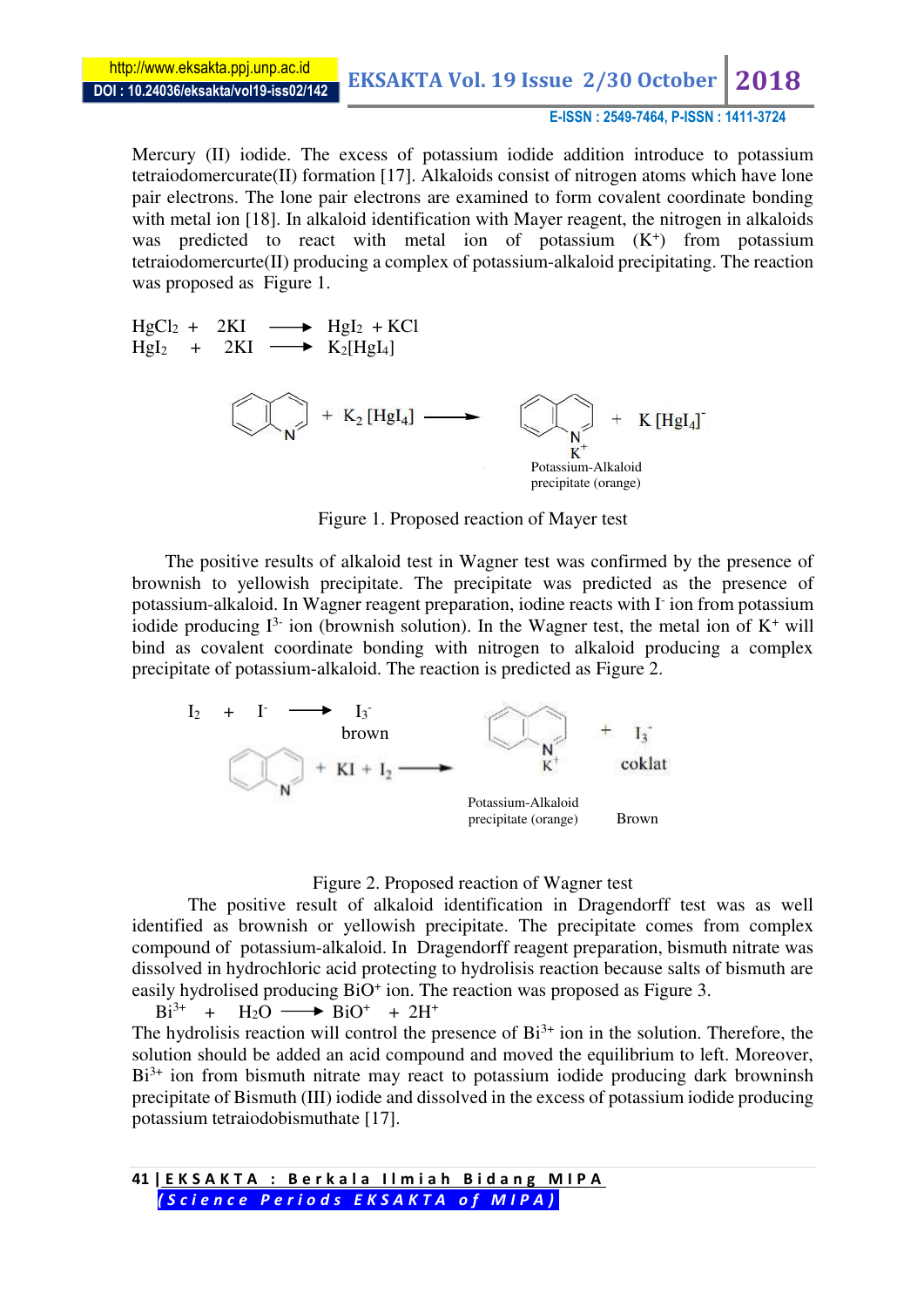**DOI : 10.24036/eksakta/vol19-iss02/142** http://www.eksakta.ppj.unp.ac.id

**EKSAKTA Vol. 19 Issue 2/30 October** 

# **E-ISSN : 2549-7464, P-ISSN : 1411-3724**

In the alkaloid identification of Dragendroff test, nitrogen acted to form covalent coordination bond with  $K^+$  ion (metal ion). The reaction is proposed as Figure 4 [19].

$$
Bi(NO3)3 + 3KI \longrightarrow BiI3 + 3KNO3
$$
  
\n
$$
BiI3 + KI \longrightarrow K[BiI4]\n\n
$$
F(t) = K[t]
$$
  
\n
$$
F(t)
$$
  
\n
$$
F(t)
$$
  
\n
$$
F(t)
$$
  
\n
$$
F(t)
$$
  
\n
$$
F(t)
$$
  
\n
$$
F(t)
$$
  
\n
$$
F(t)
$$
  
\n
$$
F(t)
$$
  
\n
$$
F(t)
$$
  
\n
$$
F(t)
$$
  
\n
$$
F(t)
$$
  
\n
$$
F(t)
$$
  
\n
$$
F(t)
$$
  
\n
$$
F(t)
$$
  
\n
$$
F(t)
$$
  
\n
$$
F(t)
$$
  
\n
$$
F(t)
$$
  
\n
$$
F(t)
$$
  
\n
$$
F(t)
$$
  
\n
$$
F(t)
$$
  
\n
$$
F(t)
$$
  
\n
$$
F(t)
$$
  
\n
$$
F(t)
$$
  
\n
$$
F(t)
$$
  
\n
$$
F(t)
$$
  
\n
$$
F(t)
$$
  
\n
$$
F(t)
$$
  
\n
$$
F(t)
$$
  
\n
$$
F(t)
$$
  
\n
$$
F(t)
$$
  
\n
$$
F(t)
$$
  
\n
$$
F(t)
$$
  
\n
$$
F(t)
$$
  
\n
$$
F(t)
$$
  
\n
$$
F(t)
$$
  
\n
$$
F(t)
$$
  
\n
$$
F(t)
$$
  
\n
$$
F(t)
$$
  
\n
$$
F(t)
$$
  
\n
$$
F(t)
$$
  
\n
$$
F(t)
$$
  
\n
$$
F(t)
$$
  
\n
$$
F(t)
$$
  
\n
$$
F(t)
$$
  
\n
$$
F(t)
$$
  
\n
$$
F(t)
$$
  
\n
$$
F(t)
$$
$$

Figure 4. Proposed reaction for Dragendroff test

# **3.2.Flavonoid Identification**

Addition of magnesium powder and hydrochloric acid to flavonoid testing will cause the reduction of flavonoid compounds that exist, causing a red reaction that is characteristic of flavonoids. In flavonoid testing, it is positive in this test because there is a colour changing to redish solution.



Figure 5. Proposed reaction for Flavonoid Identification

Septyaningsih (2010) explained that if extracted samples containing flavonoid compounds, the addition of Mg and HCl would form flavium salt which is red or orange.

# **3.3.Steroid/Terpenoid Identification**

Steroid/terpenoid screening is based on the ability of compounds to form concentrated H2SO4 colours in solvents of acetic acid anhydride [15] red orange or purple for terpenoids

**42 | E K S A K T A : B e r k a l a I l m i a h B i d a n g M I P A**  *( S c i e n c e P e r i o d s E K S A K T A o f M I P A )*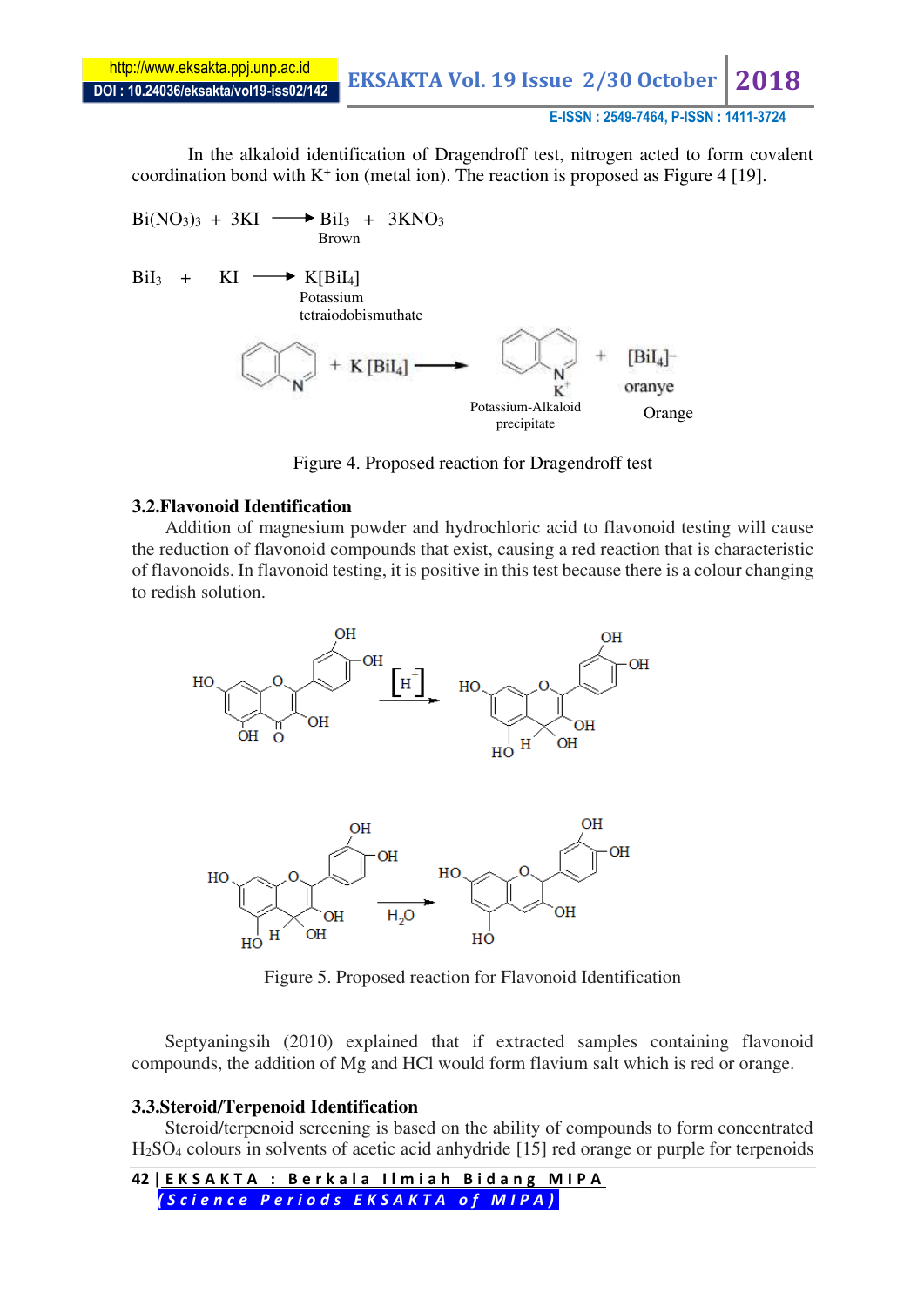**EKSAKTA Vol. 19 Issue 2/30 October 2018** 

### **E-ISSN : 2549-7464, P-ISSN : 1411-3724**

and blue for steroids. The results obtained from testing the ethanol extract of itchy leaves showed a positive result with a marked reddish colour change indicating triterpenoid content.



Figure 6. Proposed reaction for Steroid Identification

### **3.4. Sapponins Identification**

The foam introducing in sapponin test proving the presence of glycosides that have an abality to produce foam in water hydrolised in glucose and other compounds [20]. The reaction of foam production describes in Figure 7.



Figure 7. Hydrolisis reaction of Sapponins in water

Sapponins contain of glycosyls as polar groups while steroids and triterpenoids as nonpolar groups. The compound containing polar and nonpolar groups are surface active compounds. When they are shaked strongly with water, sapponins would form miscellanea. In the miscellanea, polar groups face to the outside and nonpolar groups face in the inside. This phenomenon is called as foam. In this study, the form formation is not too much. It is predicted because the quantity between steroids and triterpenoids in cocoa leaves are not too much.

The next test is Lieberman-Burchard test which is the test of unsaturated sterol and triterpena [21]. This analysis was based on the ability of triterpenoid and steroid compounds forming colour with concentrated  $H_2SO_4$  in anhydride acetic acid. The positive result was given a redish orange for triterpenoid compounds and blue for steroid compounds.

### **4. Conclusion**

The cacao leaves (*Theobroma cacao* L.) is the source of the secondary metabolites ranging from alkaloid, flavonoid, terpenoid, and sapponin compounds. The phytochemical screening of the plant plays an important role for pharmaceutical studies especially discovering new potensial drugs for treatment of various diseases. Further purification, identification and characterisation of the bioactive chemical constituents' compounds would be priority in future studies especially for quantitative analysis.

**43 | E K S A K T A : B e r k a l a I l m i a h B i d a n g M I P A**  *( S c i e n c e P e r i o d s E K S A K T A o f M I P A )*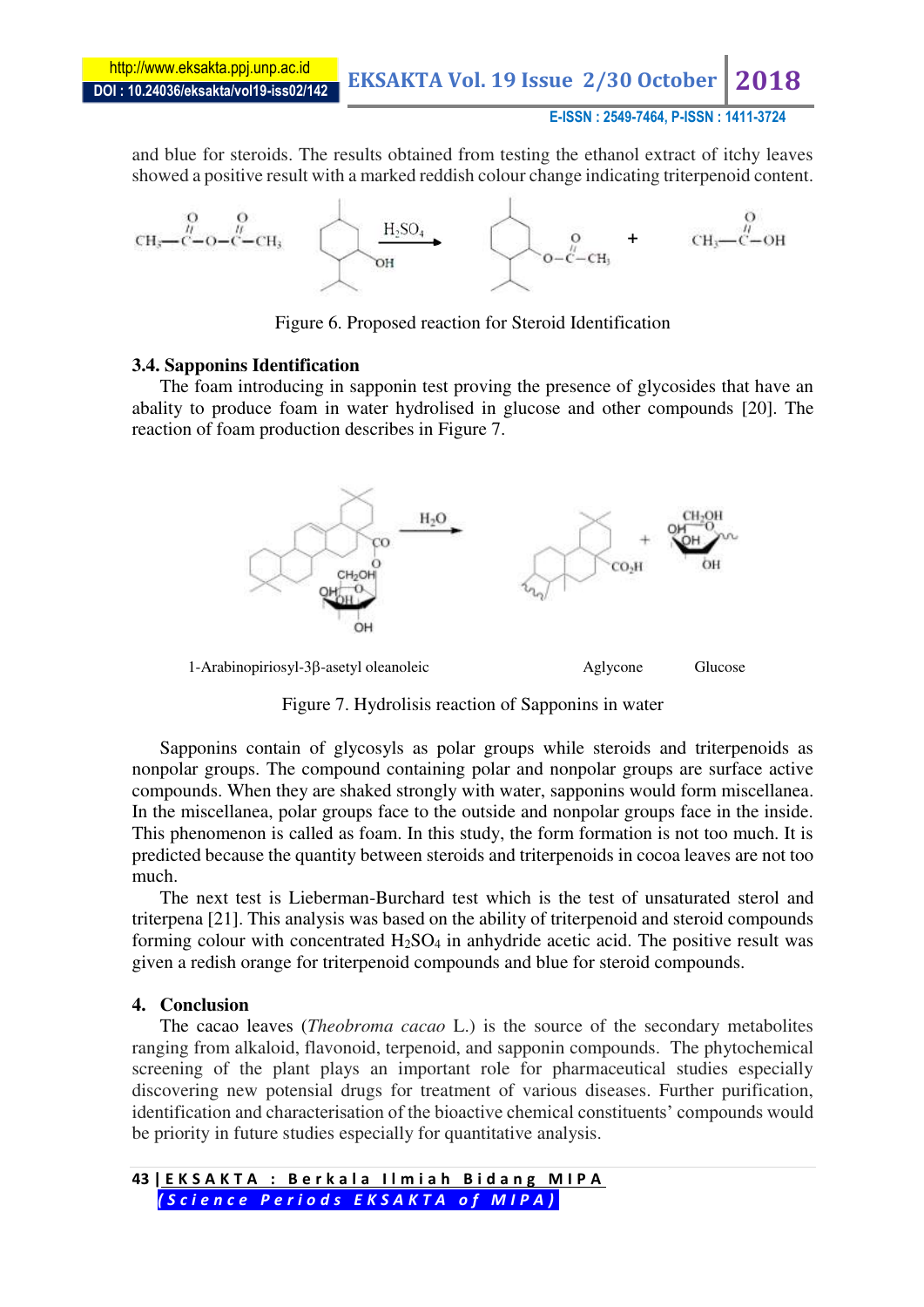**EKSAKTA Vol. 19 Issue 2/30 October 2018** 

**E-ISSN : 2549-7464, P-ISSN : 1411-3724**

# **References**

- [1] Kumari N, Grimbs A, D'Souza RN, Verma SK, Corno M, et al. 2018. Origin and varietal based proteomic and peptidomic fingerprinting of Theobroma cacao in nonfermented and fermented cocoa beans. *Food research international* 111:137-47
- [2] Lewis C, Lennon AM, Eudoxie G, Umaharan P. 2018. Genetic variation in bioaccumulation and partitioning of cadmium in Theobroma cacao L. *The Science of the total environment* 640-641:696-703
- [3] Livingstone Iii D, Stack C, Mustiga GM, Rodezno DC, Suarez C, et al. 2018. Corrigendum: A Larger Chocolate Chip-Development of a 15K Theobroma cacao L. SNP Array to Create High-Density Linkage Maps. *Frontiers in plant science* 9:948
- [4] Maciel LF, Felicio A, Miranda LCR, Pires TC, Bispo EDS, Hirooka EY. 2018. Aflatoxins and ochratoxin A in different cocoa clones (Theobroma cacao L.) developed in the southern region of Bahia, Brazil. *Food additives & contaminants. Part A, Chemistry, analysis, control, exposure & risk assessment* 35:134-43
- [5] McElroy MS, Navarro AJR, Mustiga G, Stack C, Gezan S, et al. 2018. Prediction of Cacao (Theobroma cacao) Resistance to Moniliophthora spp. Diseases via Genome-Wide Association Analysis and Genomic Selection. *Frontiers in plant science* 9:343
- [6] Millaty, Radheta; Anwar, Asrul; Fitriani, Miranti Sari. 2017. "Faktor Teknik Budidaya Yang Mempengaruhi Produktivitas Tanaman Kakao (*Theobroma Cacao*  L.) Di Kecamatan Kumpeh Kabupaten Muaro Jambi". *Skripsi*, Fakultas Pertanian Universitas Jambi, Jambi, Indonesia.
- [7] Gunawan; Werdhany, Wiendarti Indri; Budisatria, I Gede Suparta. Pengaruh Pemberian Pakan Daun Kakao Terhadap Pertambahan Bobot Badan Kambing (Studi Pada Petani Di Desa Banjarharjo Kulon Progo). 2017. *Buletin Peternakan*. Vol. 41 (4): 414-419.
- [8] Supriyanto; Darmadji, Purnama; Susanti, Iik. Studi Pembuatan Teh Daun Tanaman Kakao (*Theobroma Cacao* L) Sebagai Minuman Penyegar. *Agritech*. 2014. Vol. 34 No. 4.
- [9] Hernani & Raharjo, 2006. *Tanaman Berkhasiat Sebagai Antioksidan* Penebar Swadaya, Jakarta.
- [10] Foye, W.O., T.L. Lemke; D.A. Williams, 2008. Foye's Principles of Medicinal Chemistry. 6th Ed Lippincott Williams And Wilkins. Philadelphiap., 44-45.
- [11] Gordon, M.C., And J.N. David, 2001. Natural Product Drug Discovery In The Next Millennium. *Pharm. Biol*. 39 *Suppl*., 1: 8-17.
- [12] Astuti, J.; Rudiyansyah; Gusrizal. Uji Fitokimia Dan Aktivitas Antioksidan Tumbuhan Paku Uban (Nephrolepis biseratta (Sw) Schhnott). Jkk. 2013. 2(2):118- 122.
- [13] Atmoko, T.; Ma'ruf, A. Uji Toksisitas dan Skrining Fitokimia Ekstrak Tumbuhan Sumber Pakan Orangutan Terhadap Larva *Artemia Salina* L., *Penelitian Hutan Dan Konservasi Alam*. 2009. Vi (I): 37-45.
- [14] Dewi, I. D. A. D. Y.; Astuti, K. W.; Warditiani, N. K.; Skrining Fitokimia Ekstrak Etanol 95% Kulit Buah Manggis (*Garcinia Mangostana* L.). *Jurnal Farmasi Udayana*. 2013.

**<sup>44 |</sup> E K S A K T A : B e r k a l a I l m i a h B i d a n g M I P A**  *( S c i e n c e P e r i o d s E K S A K T A o f M I P A )*